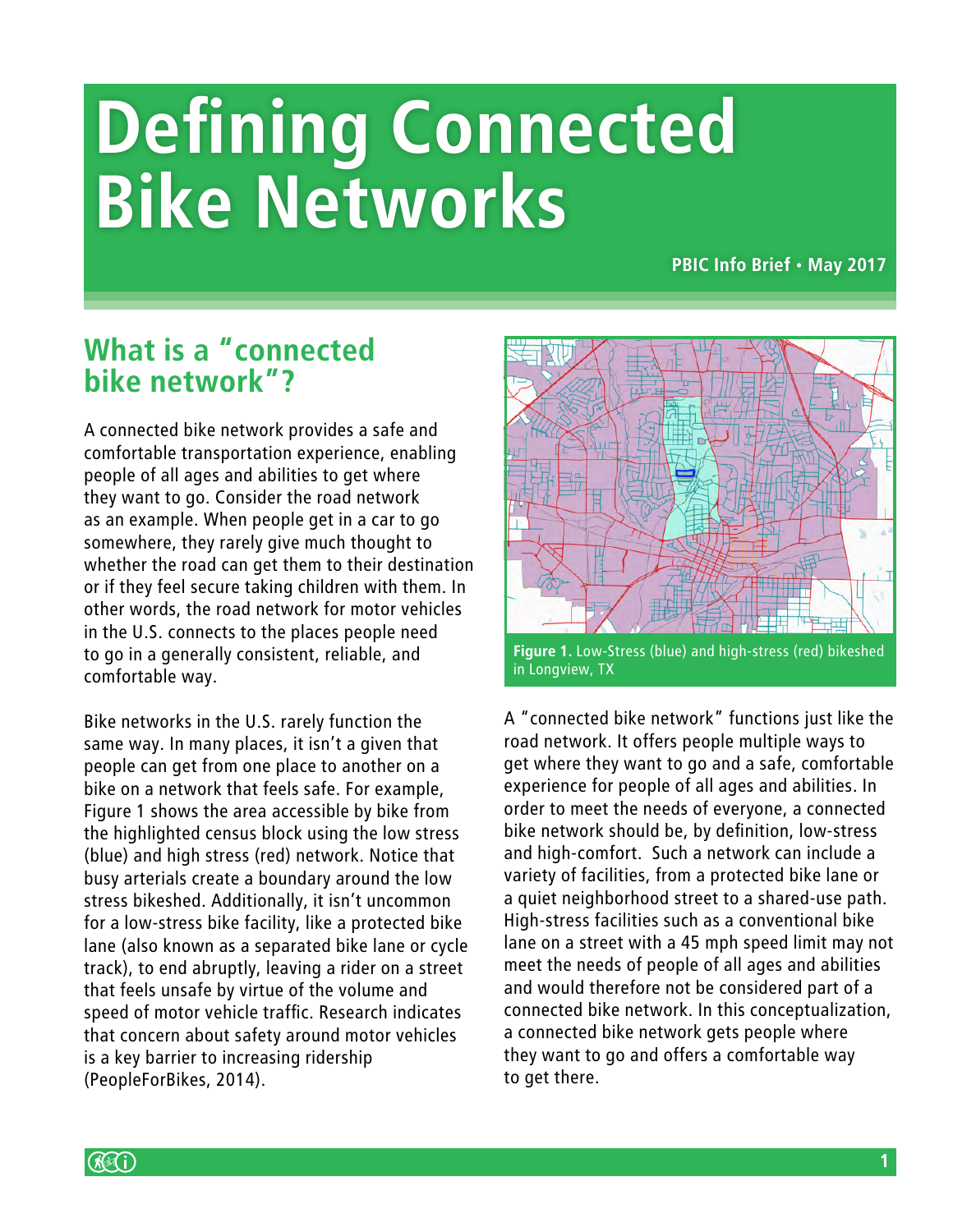## **Why do connected bike networks matter?**

Connected bike networks increase ridership and improve safety. In 2007, the city of Seville, Spain focused on connecting a bike network across the entire city, fully separating network facilities from auto traffic to make it safe and comfortable for people of all ages and abilities to ride. Between 2006 and 2013, the network grew from just 12 km of protected bike lanes to 152 km spanning the entire city. With these improvements (and other bikefriendly policies and programs), the city observed a 435 percent increase in the number of bike trips and a 61 percent drop in bike-motor vehicle crash rates (Marqués & Hernández-Herrador, 2017).

After 20 to 30 years of what are at times piecemeal street-by-street improvements, a similar trend is happening in the U.S. Some of the country's leading cities on bike infrastructure are shifting their attention toward linking individual projects into complete, connected multimodal networks. For example: In 2014, Austin, TX, and Seattle, WA, set out to address traffic congestion by updating their bike master plans to prioritize mode shift. Their revised plans call for improving networks of streets until it becomes attractive for people not currently biking to choose to do so. Tallahassee, FL, is currently repurposing travel lanes on key arterials and spur streets to create a network of protected bike lanes and off-street paths leading from Florida State University through downtown to the Gulf coast, 16 miles away. New York City, NY, has been working consistently to connect its network; in 2016 it closed two key links to motor vehicle traffic, creating a single nine-mile string of protected bikeways from Brooklyn up the length of Manhattan to the Bronx.

These efforts have been supported at the national level. For example, the Federal Highway Administration (FHWA) published a **[Strategic Agenda for Pedestrian and Bicycle](https://www.fhwa.dot.gov/environment/bicycle_pedestrian/publications/strategic_agenda/)  [Transportation](https://www.fhwa.dot.gov/environment/bicycle_pedestrian/publications/strategic_agenda/)** that includes connected networks

as a cornerstone national goal. FHWA has also recently published numerous planning and design resources to help partners and stakeholders implement connected networks at the local, regional, and state level.

Just north of the U.S.-Canada border is an excellent North American example of a city investing rapidly in a connected low-stress network and accelerating the growth of biking. Vancouver started building a downtown network of protected bike lanes in 2010 in the face of intense opposition from businesses worried about parking loss and residents concerned about congestion. From 2011 to 2015, bike commuting in the city increased from 4 percent (National Household Survey for Vancouver City, Statistics Canada, 2011) to 10 percent (Annual Monitoring Report & Safety Action Plan, 2016). Vancouver's downtown business association now praises the network and the mayor, a vocal supporter of bicycle improvements and programs, was reelected twice.

These examples demonstrate the value in shifting away from focus on the "low-hanging fruit" of bike infrastructure – streets with excess auto capacity or unused parking – and toward the most important roads for bicycle connectivity, even if they require difficult tradeoffs. These changes may be more politically difficult, but if chosen well they promise bigger payoffs in ridership and safety – a promise supported by research.

Pucher and Buehler (2016) analyzed data from 10 American cities that have focused efforts to improve and connect their bike networks over the last 15 years: Portland, OR; Washington, DC; New York, NY; Minneapolis, MN; San Francisco, CA; Cambridge, MA; Chicago, IL; Seattle, WA; Los Angeles, CA; and Philadelphia, PA. Across all 10 cities there is evidence of increased ridership with a simultaneous reduction in crashes, fatalities, and severe injuries.

The authors and others are quick to point out that more research is needed and that not all bike facilities are created equal, either in terms

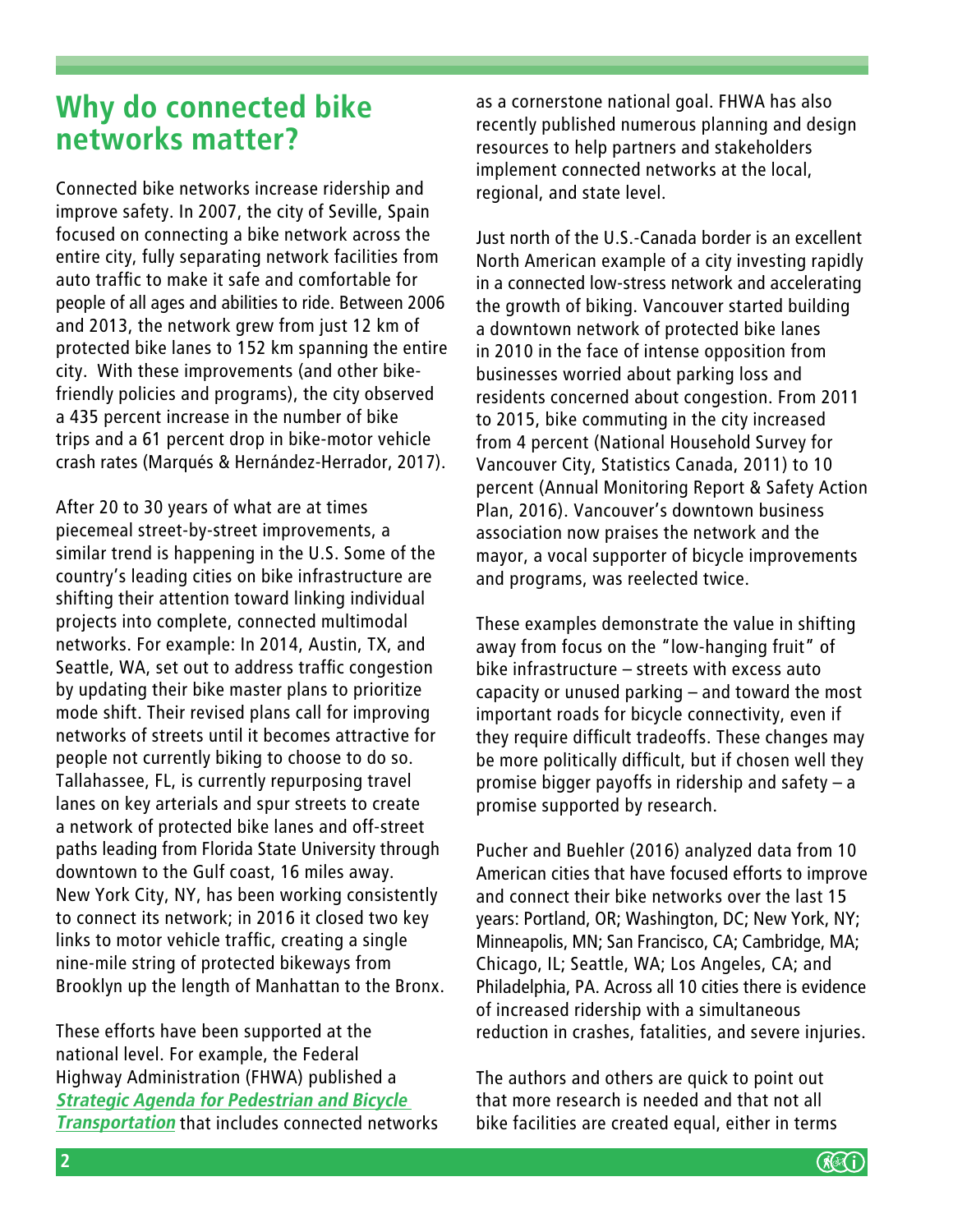

of increasing ridership or improving safety. For example, a study of 74 U.S. cities found that dense bike networks with direct connections were the most likely to increase bike commuting (Schoner & Levinson, 2014). Similarly, a study examining a variety of bike facility types in Vancouver and Toronto found that the odds of a crash occurring on protected bike lanes on roads without parked cars was 89 percent lower than on major streets (with parked cars and no bike infrastructure). The odds of a crash occurring on low volume residential streets without any bicycle facilities was 56 percent lower than on major streets (Teschke et al., 2012).

To summarize: connected bike networks can grow ridership and improve safety. Best of all, people want them. A recent poll conducted by Princeton University (2016) found that 58 percent of Americans support an increase in funding for biking and walking, up from 47 percent in 2012. Another 30 percent support maintaining current levels of funding for walking and biking. These priorities are reflected in U.S. cities with initiatives like Vision Zero, and at the highest levels of government. In fact, during her confirmation hearing, U.S. Secretary of Transportation Elaine Chao stated that "safety will continue to be the primary objective."

## **How do we measure connected bike networks?**

Two key factors that define connected bike networks are connectivity and comfort. Following are the most common measurement approaches to each.

#### **Connectivity**

Connectivity reflects the degree to which people can get where they want to go on the bike network. It is composed of two key factors, access and coverage. Access reflects the degree to which people can get to key destinations on the network, and coverage reflects ease with which all destinations can be accessed on the network (see Figure 2).

The key feature of access measures is that they require the prioritization of particular destinations (Handy & Niemeier, 1997). In contrast, measures of coverage reflect how well the network gets people to all locations throughout the network (Rayfield et al., 2011). The strengths of coverage approaches complement the weaknesses of access approaches and vice versa. For example, coverage measures don't require assumptions about where

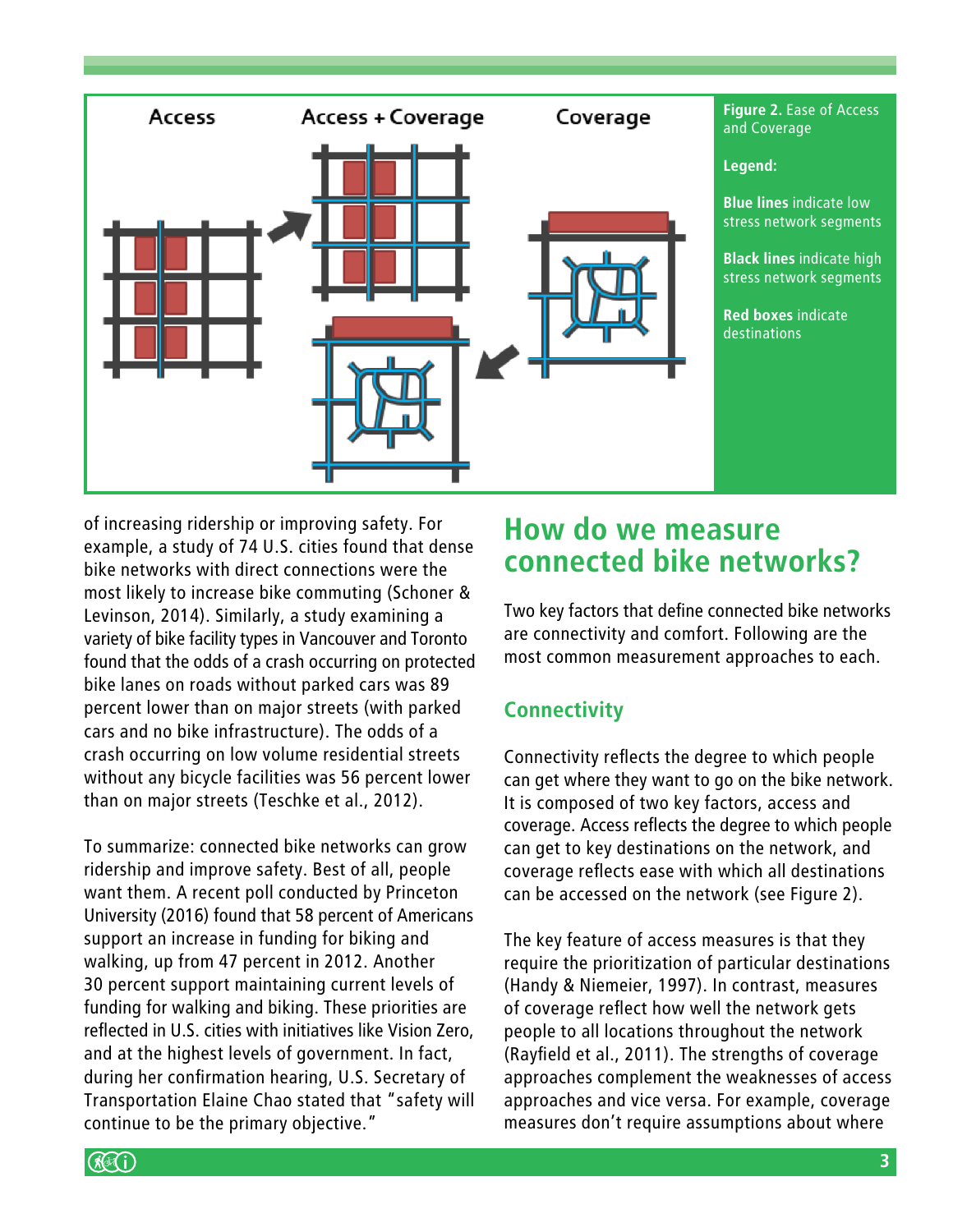| <b>Traffic</b><br><b>Stress</b><br><b>Tolerance</b>                       | Type of<br><b>Transportation</b><br>Cyclist* | <b>LTS Level of</b><br><b>Comfort</b>                     | <b>Description</b>                                                                                                                                                                                                                       |
|---------------------------------------------------------------------------|----------------------------------------------|-----------------------------------------------------------|------------------------------------------------------------------------------------------------------------------------------------------------------------------------------------------------------------------------------------------|
| Less,<br><b>More</b>                                                      | No Way, No How                               | Not Applicable                                            | Not interested in riding a bicycle for transportation.                                                                                                                                                                                   |
|                                                                           | Interested but<br>Concerned                  | LTS 1(incl.<br>children)<br>LTS 2 (not<br>incl. children) | Little tolerance for traffic stress with major concerns for safety. Strongly<br>prefer separation from traffic on arterials by way of protected bike lanes<br>and paths.                                                                 |
|                                                                           | <b>Enthused and</b><br>Confident             | LTS 1, LTS 2,<br>LTS <sub>3</sub>                         | Some tolerance for traffic stress. Confident riders who will share lanes with<br>cars, especially on rural roads, but prefer separated bike lanes, paths, or<br>paved shoulders on roads with higher traffic levels.                     |
|                                                                           | <b>Strong and</b><br><b>Fearless</b>         | LTS 1, LTS 2,<br>LTS 3, LTS 4                             | High tolerance for traffic stress. Experienced riders who are comfortable<br>sharing lanes on higher speed and volume arterials. These riders may use<br>protected bike lanes and paths if available but will ride without them as well. |
| <b>Figure 3.</b> Level of Traffic Stress and the Four Types of Bicyclists |                                              |                                                           |                                                                                                                                                                                                                                          |

\*These category names were developed by Roger Geller of the City of Portland Office of Transportation in 2006.

people travel, but they don't account for factors like land use. As a result, the two measures are best used in conjunction with one another.

### **Comfort**

Comfort reflects the degree to which people feel safe from contact with motor vehicles while riding on the bike network. There are a variety of "Level of Service" (LOS) measures that differ with respect to the specific method of calculation, but all generate a comfort score based on characteristics of the roadway (LaMondia & Moore, 2014).

#### **PlacesForBikes Bike Network Analysis**

As part of its PlacesForBikes program, PeopleForBikes is developing a **[Bike Network](http://www.peopleforbikes.org/placesforbikes/pages/city-snapshot)  [Analysis \(BNA\)](http://www.peopleforbikes.org/placesforbikes/pages/city-snapshot)** designed to quantify the degree to which people can get to key destinations on a comfortable, connected bike network. Key destinations include core services (e.g., grocery stores and healthcare), opportunity (e.g., jobs and education), transit, recreation, and retail.

The tool is based on OpenStreetMap (OSM) and uses a modified Level of Traffic Stress approach taking into account factors such as road classification Although LOS approaches have proven useful in measuring bicycle network comfort, they share some common issues. First, data limitations are a barrier for many agencies in that they don't collect the relevant data on a community-wide basis. Second, existing LOS measures only take into account a limited number of facilities – not including protected bike lanes – so emerging facilities like protected bike lanes are difficult to score. Finally, LOS measures aren't related to a specific standard of comfort, so we don't know if the mainstream population would feel comfortable on a given segment.

(e.g., primary, secondary, etc.), type of bike facility, speed limits, number of lanes, parking, and width of bike facilities. Intersections are scored taking into account the classifications of crossing streets, intersection control, number of crossing lanes, crossing speed limits, and median islands.

Although there are limitations to this approach (e.g., data availability in OSM), the goal is to provide a tool that all communities can use to measure the quality of their bike networks and track progress as they move toward building complete, connected bike networks. The PlacesForBikes Network Connectivity scoring is open-source so that anyone can use or modify it.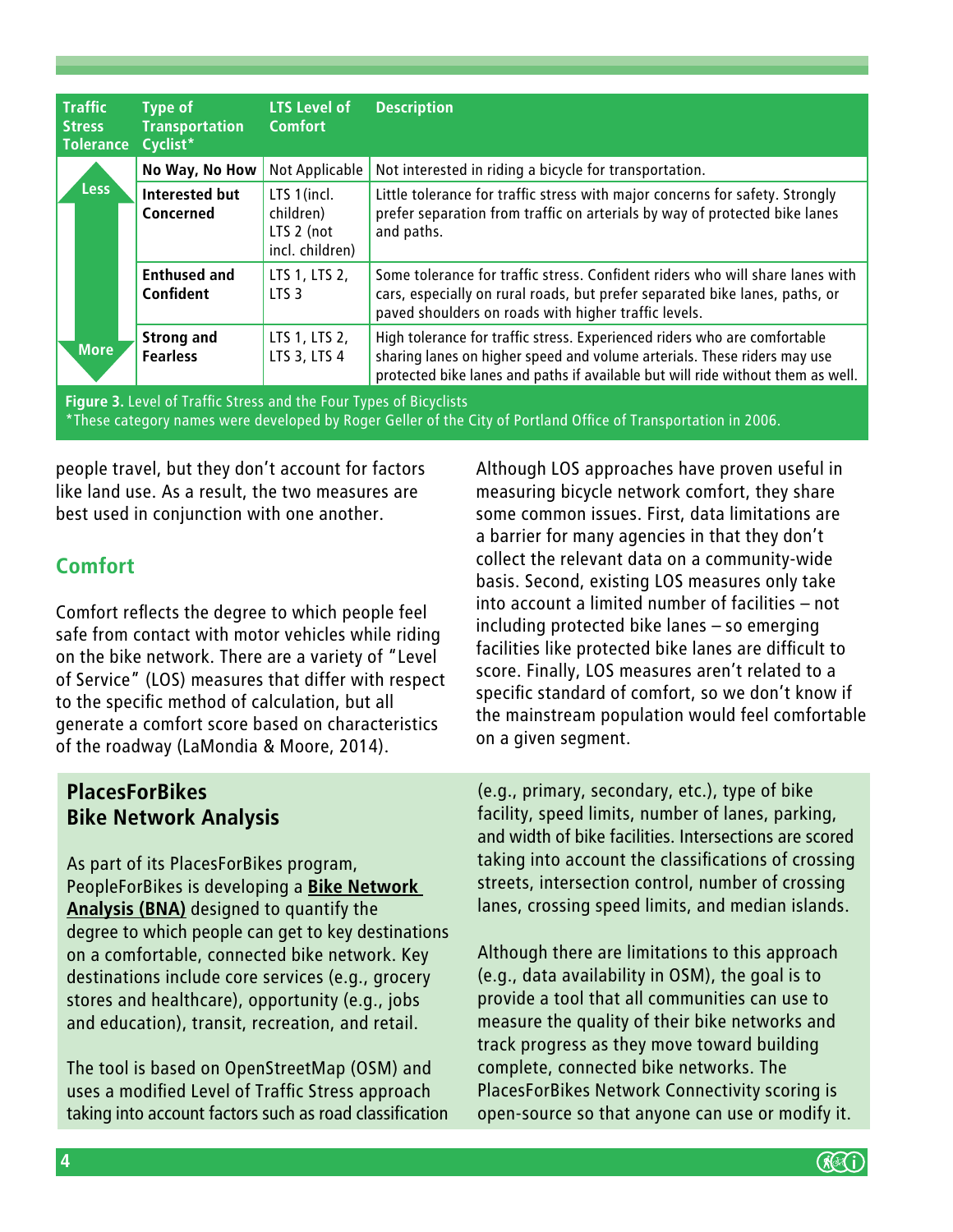To address these limitations, Mekuria et al. (2012) developed a method of classifying road segments based on how comfortable different types of users should feel on them. The Level of Traffic Stress (LTS) method uses four categories of stress that roughly correspond to Roger Geller's (2006) four categories of bicyclists (see Figure 3). One of its differentiating characteristics is that the LTS approach assigns the worst rating encountered on a trip to the entire trip. For example, if a trip follows mostly low stress roads but requires a stressful crossing that rates LTS 4, the whole trip receives a rating of LTS 4, meaning that only the most committed riders would be expected to make the trip.

Because of its explicit connection to types of riders, intuitive interpretation, and usage of available data, the LTS approach has become a standard for measuring the comfort of bicycle networks. Since its original publication, research has built on the LTS framework. For example, Lowry et al. (2016) simplified and extended the original LTS measurement model with less stringent data requirements and incorporated newer facility types such as protected and buffered bike lanes. Cities and advocacy organizations are adapting the LTS methodology to help them understand and improve the quality of their local bicycle networks (see sidebars for examples).

## **What are we working toward?**

The shared goal is to accelerate progress in building complete, connected bike networks, a concept that is gaining momentum in the U.S. As described in the sidebar above, FHWA is focusing on how connected bike networks address key goals such as improved safety across all modes, better transportation system efficiency, and economic development. To inform this effort, FHWA developed a **[Bike Network Mapping Idea](https://www.fhwa.dot.gov/environment/bicycle_pedestrian/publications/bikemap_book/)  [Book](https://www.fhwa.dot.gov/environment/bicycle_pedestrian/publications/bikemap_book/)** that links the idea of complete, connected

#### **FHWA's Measuring Multimodal Network Connectivity Project**

FHWA is currently working on a project on Measuring Multimodal Network Connectivity. This project will synthesize and present a range of options for measuring multimodal network connectivity and tracking change over time. It will result in a national guidebook to help transportation agencies select connectivity measures based on the data and technical tools available, scale of analysis, and point in the planning process. The guidebook will be grounded in real-life examples from transportation practice, including five case studies based on in-depth technical assistance provided to the following agencies:

- 1. Fort Collins, CO
- 2. Baltimore, MD
- 3. Atlanta Regional Commission (Metropolitan Planning Organization)
- 4. Metro (Portland Region Metropolitan Planning Organization)
- 5. Caltrans District 4 (State Department of Transportation region serving San Francisco/ Oakland/Marin)

The resource will be published in fall 2017 and will be available on FHWA's **[website](https://www.fhwa.dot.gov/environment/bicycle_pedestrian/publications/bikemap_book/)**.

bike networks to the transportation planning and decision-making process.

Cities are also refocusing their efforts to build complete networks – programs like **[Complete](https://smartgrowthamerica.org/program/national-complete-streets-coalition/what-are-complete-streets/)  [Streets](https://smartgrowthamerica.org/program/national-complete-streets-coalition/what-are-complete-streets/)** are an example. There are also several programs offered by organizations like **[PeopleForBikes](http://www.peopleforbikes.org/placesforbikes/)** and the **[League of American](http://www.bikeleague.org/bfa)  [Bicyclists](http://www.bikeleague.org/bfa)** that foster the development and institutionalization of connected bike networks. The research is clear, connected bike networks increase ridership and ultimately create safer places for everyone.